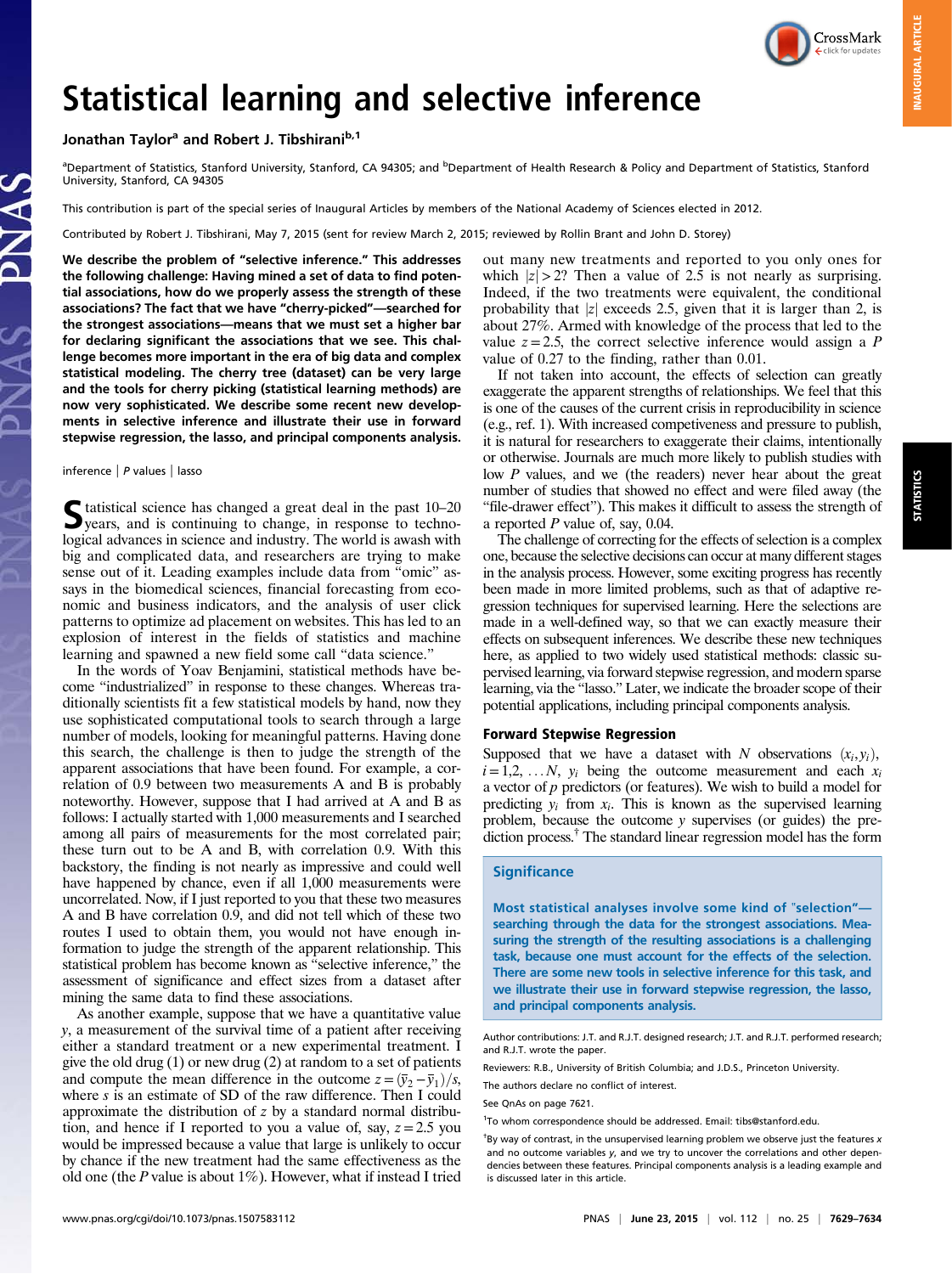$$
y_i = \beta_0 + \sum_j x_{ij} \beta_j + \epsilon_i, \qquad [1]
$$

with the errors  $\epsilon_i$  being independent and distributed as  $N(0, \sigma^2)$ , where  $\beta$  is a vector of p unknown coefficients (weights) to be estimated.

With a moderate or large number of predictors, it is common to use forward stepwise regression to select a good subset of predictors. This procedure enters predictors one at a time, choosing the predictor that most decreases the residual sum of squares  $RSS = \sum (y_i - \hat{y})^2$  at each stage ( $\hat{y}_i$  being the predicted value for observation  $i$ ). Classic statistical theory for assessing the strength each predictor would go as follows. Defining  $RSS_{k}$  to be the residual sum of squares for the model containing  $k$  predictors, we use the change in residual sum of squares to form a test statistic

$$
R_k = \frac{1}{\sigma^2} (\text{RSS}_{k-1} - \text{RSS}_k)
$$
 [2]

(with  $\sigma$  assumed known here), and compare it to a  $\chi^2$  distribution with one degree of freedom. There is a big problem with this approach, however. This classic theory assumes that the models being compared were prespecified before seeing the data. However, this is clearly not the case here: We have "cherry-picked" the best predictor at each stage to maximize  $R_k$ . Hence, we would expect that even if the new predictor had no effect in the population, the distribution of values of  $R_k$  will be larger than a  $\chi_1^2$  distribution.

Fig. 1 quantifies this. With a sample size of  $N = 100$ , we simulated Gaussian datasets from two scenarios: one with  $p=10$ predictors and the other with  $p = 50$ . There is no signal in the underlying population. We are examining just the first step of forward stepwise regression. The horizontal axis shows the nominal (desired)  $P$  value (set by the statistician) and the vertical axis is the actual  $P$  value from this process, which properly accounts for the selection of the best predictor among the p. For  $p=10$ , we see that, for example, a test at nominal type I error of 5% would actually have a type I error of 20%. For  $p = 50$ , things become worse: The actual type I error is about 70%.



Fig. 1. A simulation example with  $N = 100$  observations and  $p = 10$  or 50 predictors and null effects ( $\beta = 0$ ). Shown are the nominal and actual P values for entering the strongest predictor at the first step; the 45° dashed line is included for reference.



Fig. 2. P values for HIV data, as predictors are entered successively into the model by forward stepwise regression .The black points are the naive P values that do not correct of the selection effects, and the green points are selectionadiusted.

The correct  $P$  values in Fig. 1 were estimated by simulating from the Gaussian distribution and recording the maximal value for  $R_k$  achieved each time. However, we would like to obtain a correct  $P$  value not just for the first step of forward stepwise regression, but for all steps.

As an example, Rhee et al. (2) studied six nucleoside reverse transcriptase inhibitors that are used to treat HIV-1. The target of these drugs can become resistant through mutation, and Rhee et al. (2) compared a collection of models for predicting the log susceptibility, a measure of drug resistance based on the location of mutations. We chose one of the inhibitors, with a total of  $n=1,073$  samples and  $p=240$  mutation sites. To make the problem more manageable computationally, we randomly selected 100 of the samples and chose the 30 sites with highest variation in mutation status across all samples. Forward stepwise regression entered the predictors in the order  $(5,9,25,8,16,21, \dots)$ . Fig. 2 gives a summary of the P values.

The naive  $P$  values suggest that there are six strong predictors (P value less than 0.05), but the more realistic selection-adjusted P values yield only two or three significant predictors.

How were these adjusted  $P$  values obtained? Trying to obtain them by naive Monte Carlo sampling would be tedious, and perhaps infeasible for a large number of predictors, because we would have to generate many samples and keep only those for which the sequence of selected variables is the same as that obtained in our original data. Fortunately, there is a simple mathematical construction that gives us these selection-adjusted P values in closed form.

Recall that our data vector y is normally distributed with mean  $\mu = \beta_0 + \sum x_{ij}\beta_j$  and variance  $\sigma^2$ . Consider again the HIV data and suppose that we have taken two steps of forward stepwise regression, entering the variables  $x_5$  and  $x_9$ . Assume that we are interested, for example, in the true partial regression coefficient of  $x_9$  in this model. Then, our estimate  $\beta$  would be the least squares coefficient of  $x_9$  in the fitted model. Standard statistical theory would tell us that  $\hat{\beta}$  has a normal distribution with mean  $\beta$ and some variance  $\tau^2$ :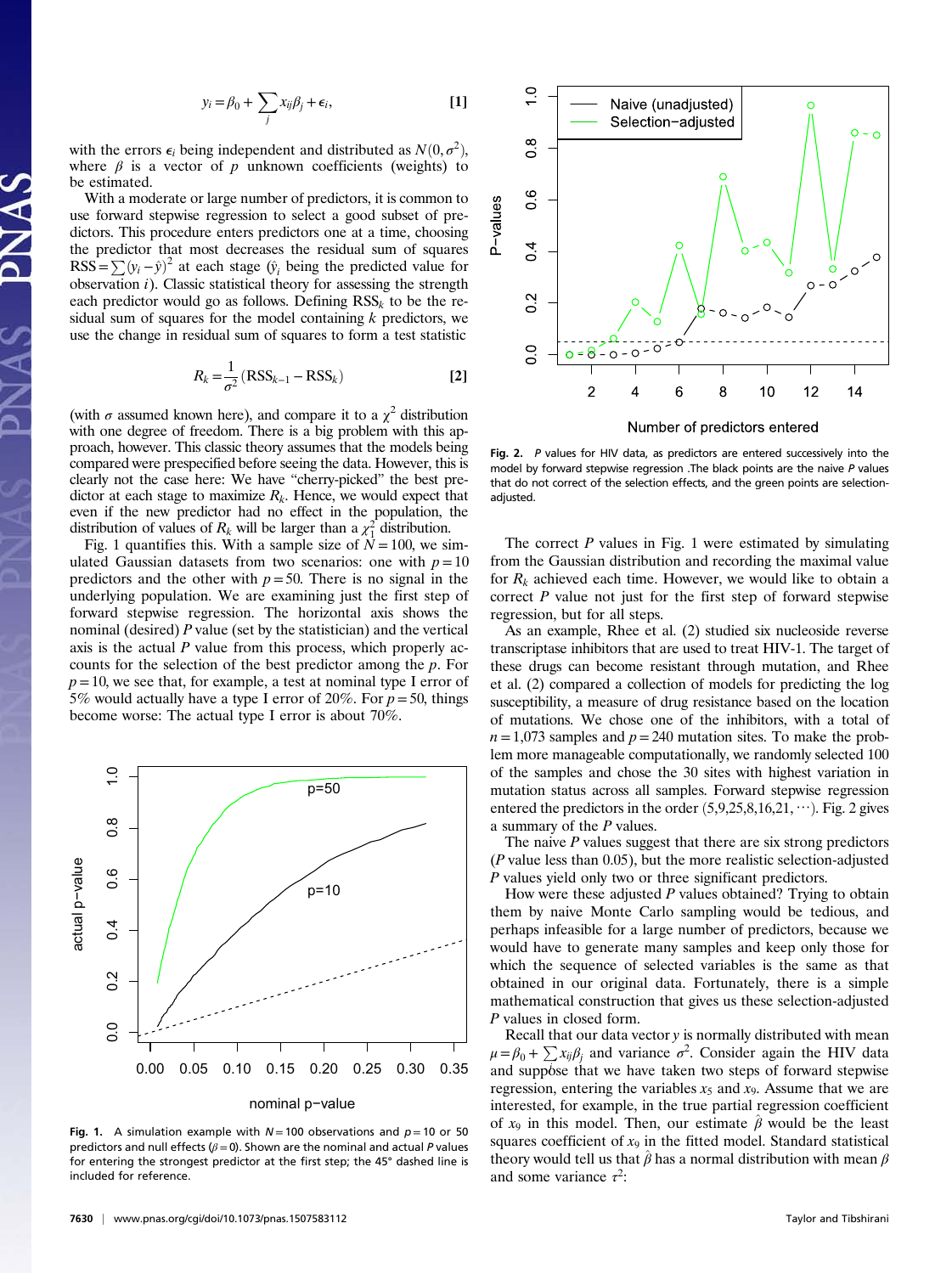$$
\hat{\beta} \sim N(\beta, \tau^2). \tag{3}
$$

However, this theory assumes that we had only these two predictors available to us at the onset. This is not the case here, because we have actually selected the strongest two predictors from among the 30 predictors available. This selection should change how we view the strength of the apparent association between  $x_9$  and y. In particular, the number of predictors from which we chose these two should affect how we assess the apparent association. If we had started with 300 rather than 30 predictors, we should have set a higher bar for calling  $x_9$  significant in our model.

How do we adjust for the effects of selection? It turns out that for forward stepwise regression and many other procedures the selection events can be written in the "polyhedral" form  $Ay \le b$ for some matrix A and vector  $b(3, 4)$ . We can understand this statement as follows. Suppose that we consider any new vector of outcomes, say y\*, in place of our actual data y. We run our forward stepwise procedure and keep track of the predictors entered at each stage. These will not likely be the same as our original list because the data have changed. However, the polyhedral form says that the set of new data vectors  $y^*$  that would yield the same list of predictors (up to some step, such as step 2) can be described by the set  $Ay^* \leq b$ . The quantities A and b depend on the data and the selected variables. Roughly speaking,



Coefficient estimate

Fig. 3. HIV data: truncated normal distribution for the coefficient of  $x_9$ , the ninth feature measuring mutation status at a given site. The standardized coefficient for  $x_9$  equals 5.1 and is indicated by the vertical blue line in each plot. The truncation limits implied by the selection are  $c = 4.3$ ,  $d = 6.3$ . The lower panel zooms in on the area of interest in the tail of the distribution.

Table 1. Possible outcomes from m hypothesis tests

|             | Called not significant | Called significant | Total          |
|-------------|------------------------|--------------------|----------------|
| $H_0$ true  |                        |                    | m <sub>0</sub> |
| $H_0$ false |                        |                    | m <sub>1</sub> |
| Total       | $m - R$                |                    | m              |

each stage of forward stepwise regression represents a competition among all  $p$  variables, and  $A$  and  $b$  simply reconstruct this competition and check whether y\* yields the same result. What does this polyhedral selection give us? It turns out that under the selection  $Ay \leq b$  the naive expression (Eq. 3) is replaced by a truncated normal distribution:

$$
\hat{\beta} \sim TN^{c,d}(\beta, \tau^2). \tag{4}
$$

This is just a normal distribution truncated to lie in the interval  $(c, d)$ , The limits  $(c, d)$  depend on the data and the selection events that led to the model in question. The formulae for these limits are somewhat complicated but are easily computable. Details can be found in refs. 3 and 4. All of this has given us the key result (Eq. 4), which exactly accounts for the selection process through the truncation limits  $(c, d)$ . We used this result to get the selection-adjusted *P* values in Fig. 1.

Let's dig more deeply to understand how this works. The limits  $(c, d)$  express the fact that the selection events in forward stepwise regression restrict the possible range of values of  $\hat{\beta}$  that we might obtain after the selection has been made. For example, consider again the second step of forward stepwise regression and let  $\hat{\beta}$  be the regression coefficient for x9. To simplify matters, suppose that all of the predictors were uncorrelated and standardized to have mean 0 and variance 1. Then, having selected  $x_5$ at the first step, we know that the regression coefficient for  $x_9$ must be larger than the coefficients of all of the other 28 predictors not yet chosen (because it won the competition and was entered at step 2) and can be no larger than the coefficient of  $x_5$ (because the latter won the competition at the first stage). These two facts define the limits  $c$  and  $d$ , respectively. With correlated predictors—as in our data—the definitions of  $c$  and  $d$  are more complicated, but the idea is the same.

Fig. 3 depicts this situation, showing a truncated normal distribution, with truncation limits  $(c, d)$ .

Ignoring the selection effects, under the null hypothesis that the true coefficient for  $x_9$  was actually 0, and the error variance was 1, then  $\hat{\beta}$  would have a standard normal distribution. Hence we would expect  $\hat{\beta}$  to fall between, say,  $-2$  and +2 and would consider it to be evidence against the null hypothesis if it fell outside this range. Indeed, the observed value of 5.1 would be considered extremely unlikely under the null hypothesis. However, accounting properly for the fact that  $x_9$  has been selected at the second stage of forward stepwise regression changes the way in which we judge the observed value of  $\beta$ . The selection events imply that the estimate must lie between  $c$  and  $d$  (4.3 and 6.3 in the Fig. 3, respectively.) Hence, the value of 5.1 represents moderate but not overwhelming evidence that the coefficient is nonzero.

#### False Discovery Rates and a Sequential Stopping Rule

Looking at the sequence of adjusted  $P$  values (green points) in Fig. 1, a natural question arises: When should we stop adding variables? Should we stop at, say, two or three predictors, beyond which the  $P$  values are above 0.05? If we do stop there, what can we say about the resulting model? The notion of false discovery rate (FDR) is useful for this purpose. This concept has been an important one for large-scale testing, especially in the biomedical sciences (see ref. 5).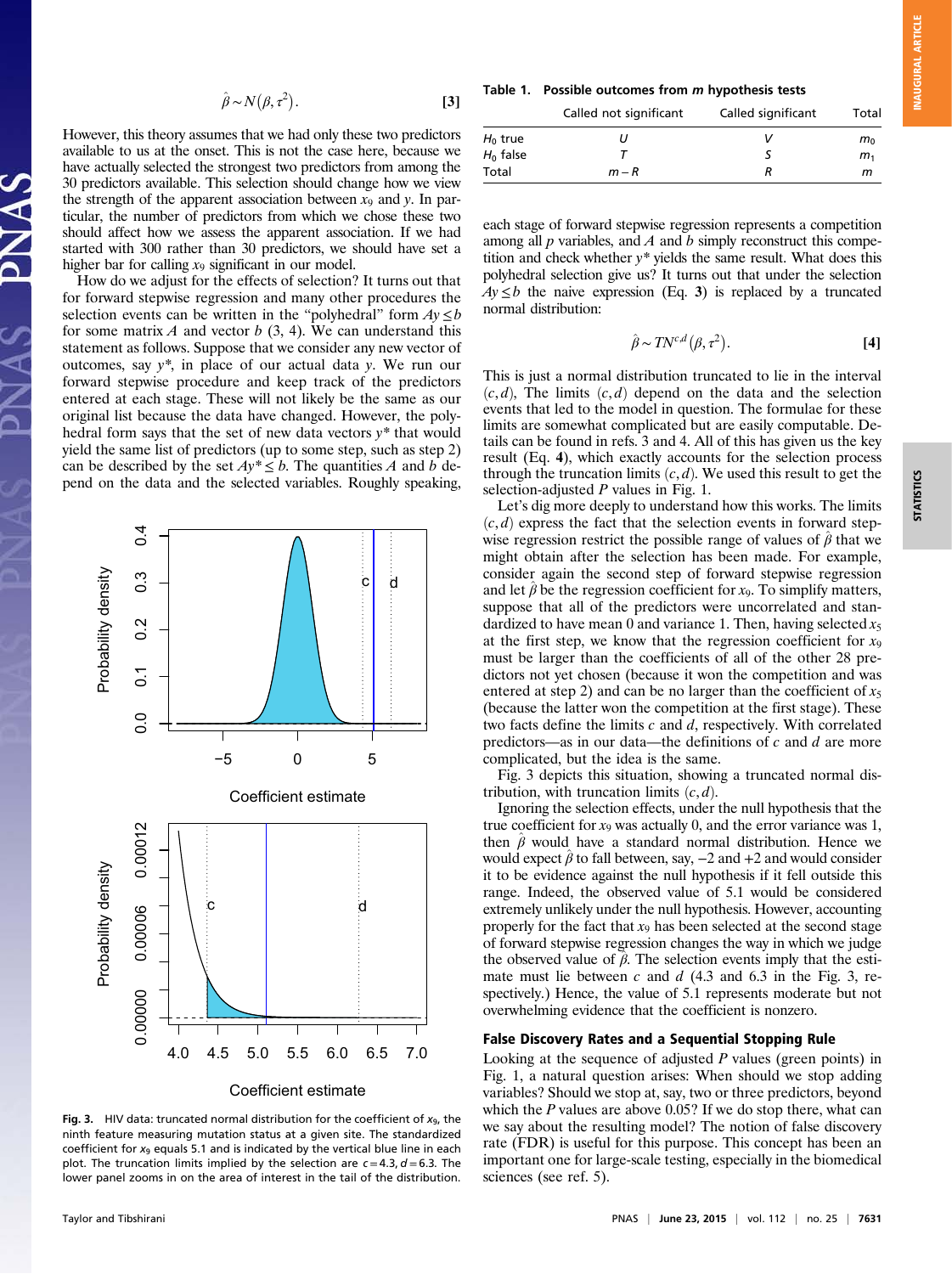Let's review this concept and other related, more traditional ones. Table 1 summarizes the theoretical outcomes of  $m$  hypothesis tests.

The quantity  $V$  counts false-positive calls, and much of statistical testing focuses on  $Prob(V \ge 1)$ , the probability of at least one false positive. This is called the familywise error rate (FWER), and many statistical methods try to ensure that FWER is less than some level (such as 0.05). This is a useful approach when the number of tests m is not too large (say,  $\lt 50$ ). However, with a larger number of tests, common in today's big data problems, we expect that  $V$  will be much great than 1 and this approach is too stringent. Instead we shift our focus to the FDR:

$$
FDR = E(V/R). \tag{5}
$$

This is the average proportion of false-positive calls that we make, among the  $R$  tests that we reject, that is, effects that we call significant. ( $V/R$  is defined to be zero when  $R = 0$ .)

Now, it turns out that there is a simple stopping rule for sequences of  $P$  values as in Fig. 1 that gives us automatic control of the FDR of the resulting model (Eq. 6). Choosing a target FDR level of  $\alpha$ , and denoting the successive P values by  $pv_1, pv_2, \ldots$ , the ForwardStop rule (ref. 6) is defined by

$$
\hat{k} = \max\left\{k : -\frac{1}{k} \sum_{i=1}^{k} \log(1 - \text{pv}_i) \le \alpha\right\}.
$$
 [6]

Essentially, we stop at the last time that the average  $P$  value up to that point is below some target FDR level  $\alpha$ . This average, however, is taken on the (complementary) log scale. Using the ForwardStop rule, the final model contains the predictors entered at the first  $k$  steps and has FDR at most  $\alpha$ .

In the HIV example, for  $\alpha = 0.05$  we get  $\ddot{k} = 3$ , meaning that we should stop after three steps. If we do so, the expected number of false positives is  $0.05 \cdot 3 = 0.15$ . Alternatively, if we set  $\alpha = 0.10$ , we obtain  $\hat{k} = 5$ ; there will be  $0.10 \cdot 5 = 0.5$  false positives on average.



Fig. 4. Paths of estimated coefficients from the lasso applied to the HIV data. Each coefficient path corresponds to the estimated β for a mutation number, with some of mutation site numbers with larger coefficients on the right. The estimated optimal budget is indicated by the vertical green line.



Fig. 5. Selection intervals for the HIV data, from the fitted lasso model.

#### The Lasso

We now broaden our discussion to a more modern approach to supervised learning, one that can be applied to large datasets. We give a brief description of the method and then show how selective inference can be applied in this more general framework.

The lasso, or  $\ell_1$  penalization, recasts the regression problem as a convex optimization.‡ The lasso solves the problem

$$
\text{minimize}_{\beta_0, \beta} \left[ \frac{1}{2} \sum_{i=1}^N \left( y_i - \beta_0 - \sum_j x_{ij} \beta_j \right)^2 + \lambda \sum_{j=1}^P |\beta_j| \right]. \tag{7}
$$

The tuning parameter  $\lambda$  effectively balances the tradeoff between two objectives: the goodness of fit to the data (sum squares in the first term) with the complexity of model (second term). It turns out that this is equivalent to minimizing the sum of squares with a "budget" constraint  $\sum |\beta_j| \leq s$ . The value of s depends on  $\lambda$ : Larger values of  $\lambda$  imply a smaller budget s. The best value for λ or s depends on the data and is usually chosen by cross-validation (described below).

Because of the absolute value function appearing in the penalty, over a range of  $\lambda$  values the solution to this problem is sparse, that is, many of the weights  $\beta_i$  are set to 0. Hence, like forward stepwise regression, the lasso selects the most informative predictors among the  $p$  available predictors. However, because the problem has been cast as a convex optimization, the search throughout the possible models can be carried out much more effectively. Lasso and  $\ell_1$  penalization methods are now widely used in statistics, engineering, and other sciences, for example in signal processing and compressed sensing (7–9).

For a fixed choice of the tuning parameter  $\lambda$ , the solution to Eq. 7 has nonzero values  $\hat{\beta}_i$  on a subset of the predictors, what we call the active set. These are the most informative predictors, as judged by the lasso. Fig. 4 shows the profiles of the solutions to the lasso problem for the HIV data.

Each profile corresponds to one predictor (mutation site). The different points on each profile correspond to different values of the penalty parameter  $\lambda$ , with this value decreasing as we move

<sup>‡</sup> A convex optimization is a standard and attractive form for a numerical problem, involving minimization or maximization of a convex function over a convex domain.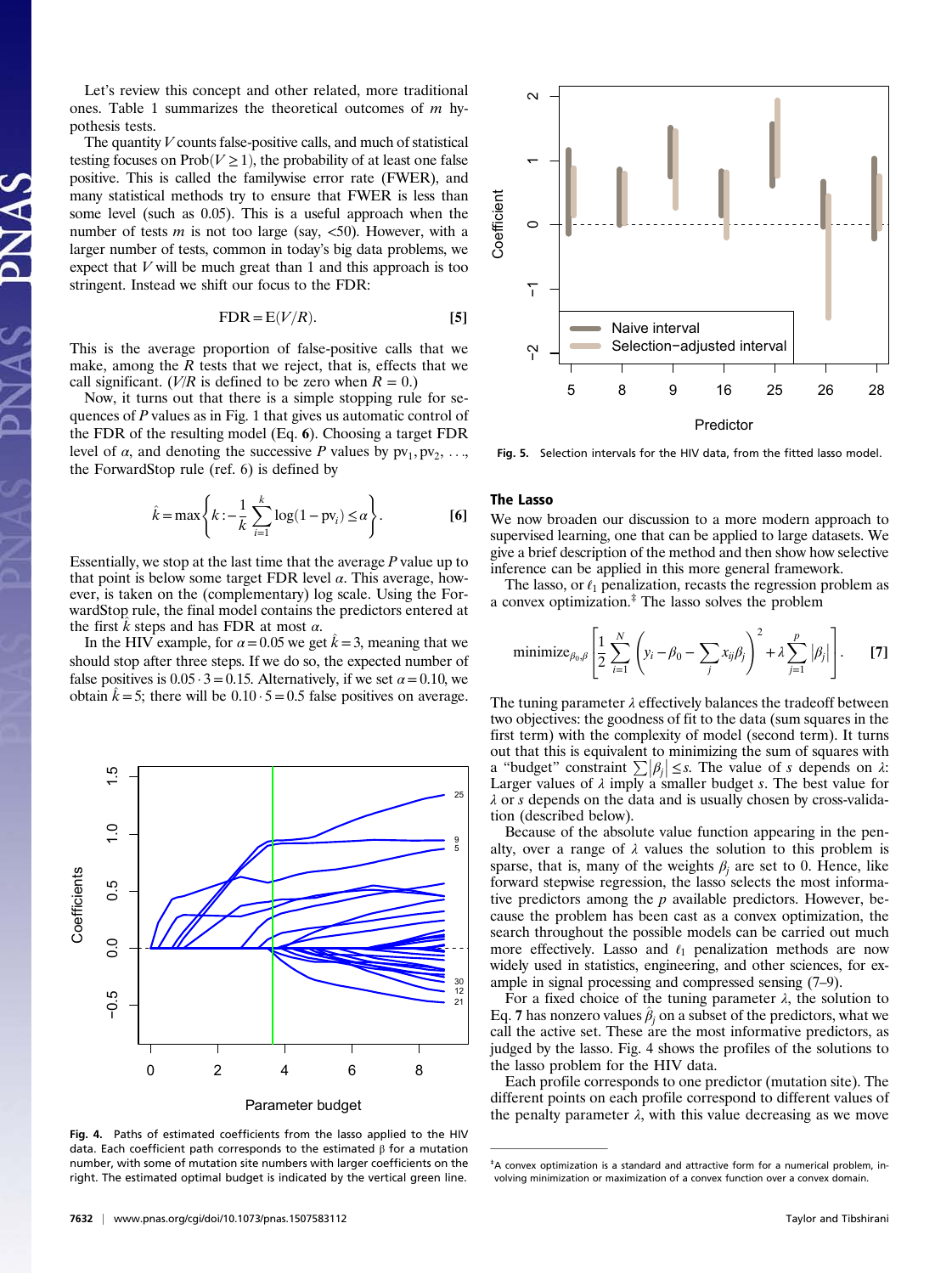

Fig. 6. Eigenvalue (scree) plots for two simulated data matrices, each with nine features. (Left) There are two strong leading components in the underlying population. (Right) The two leading components are only moderate in strength.

from left to right. For interpretability, we have not plotted against  $\lambda$  on the horizontal axis, but the "parameter budget"  $\sum_{i=1}^{\infty} |\hat{\beta}_i|$  implied by each value of  $\lambda$ . On the left,  $\lambda$  is very large and the effective budget is zero, so that all parameter estimates are zero. As we move to the right,  $\lambda$  decreases and the effective budget increases, so that more parameters become nonzero. The vertical dotted lines mark the places where a coefficient becomes nonzero, as we move from left to right. On the right, the value of  $\lambda$ is zero so that there is no budget constraint on the parameters. Hence, the values at the right end of the plot are the usual least squares estimates.

Also shown on the plot is the optimal value of  $\lambda$  (green line) estimated using cross-validation. Cross-validation works as follows.  $(i)$  We divide the samples into roughly 10 equal-sized parts at random.  $(ii)$  For each part K, leave out this part, fit the lasso to the other nine parts over a range of  $\lambda$  values, and then record the prediction error over the left-out part.  $(iii)$  Repeat step  $ii$  for  $K = 1, 2, \ldots 10$ , and for each value of  $\lambda$ , compute the average prediction error over the 10 parts. Finally our estimate  $\lambda$  is the value yielding the smallest average prediction error. The crossvalidated choice of  $\lambda$  yielded a model with nine predictors (Fig. 4).

It turns out that this selection of predictors can again be described as a polyhedral region of the form  $Ay \leq b$ . That is, for fixed predictors and value  $\lambda$ , the vector of response values  $y^*$  that would yield the same active set after applying the lasso can be written in the form  $Ay^* \leq b$ . Here A and b depend on the predictors, the active set and  $\lambda$ , but not y. This fact gives us what we need to construct selection-adjusted intervals for the parameters of the fitted model, using the same arguments as above for forward stepwise regression.

Fig. 5 shows naive least squares confidence intervals and the selection-adjusted intervals for the nine underlying parameters. We see that some of the selection-adjusted intervals are much wider than their naive counterparts.

#### Principal Components and Beyond

Principal components analysis (PCA) is a classic statistical method developed in the early 1900s but now used more widely used than ever. For example, PCA was a core method used by most leading competitors in the Netflix movie prediction competition (10). PCA is a method for unsupervised learning that seeks to discover the important correlation patterns among a set of features. It works by computing the sets of linear combinations of features that are maximally correlated. It can be thought as a method for determining the  $K$  leading eigenvectors and eigenvalues of the sample correlation matrix of the features.

In PCA analysis one computes the leading eigenvectors and eigenvalues (one for each component) and then must decide on the number of components  $K$  that are "significant." Traditionally, this is done through the so-called scree plot, which is simply a plot of the eigenvalues in order from smallest to largest. Fig. 6, Left shows an example from some simulated data with nine features. The underlying correlation matrix, from which the data were simulated, has two strong components.

The scree plot shows a nice "elbow" and would lead us to choose the correct number of components (two). In Fig. 6, Right, we have reduced the signal-to-noise ratio, so that the population eigenvalues of the first two eigenvectors are only moderately larger than the others. Now the scree plot shows no elbow, and we would be hard pressed to guess the number of components.

However, selective inference can come to our rescue. Choosing the leading eigenvectors of a covariance matrix is similar in spirit to forward stepwise regression, and with somewhat more complicated mathematics one can derive selection-adjusted P values for each successive increase in the rank (11). For the example in Fig. 6, Right, the adjusted P values are (0.030, 0.064, 0.222, 0.286, 0.197, 0.831, 0.510, 0.185, and 0.1260), and hence this gives a moderately strong indication of the correct rank. Although this may seem too good to true based on the scree plot, one must remember that the P value estimation procedure uses more information in the correlation matrix than just the eigenvalues shown here.

#### Discussion

Many, or most, modern statistical methods, in this era of big data, use some form of selection to choose a best-fitting model among a plethora of choices. We have seen two examples above: forward stepwise regression and the lasso. There are many more examples, including methods for time and spatial analysis, interpretation of images, and network analysis. For all of these methods, work is underway to develop tools for selective inference, so that the analyst can properly calibrate the strength of the observed patterns.

The methods described here are "closed form," that is, the P values are derived from (complicated) formulae. There are also sampling based methods under development, using Markov-chain Monte Carlo and bootstrapping, that can provide improvements in power (12). We would be remiss if we did not mention a simpler, attractive approach to selective inference, namely sample splitting (see, e.g., ref. 13). Here we randomly divide the observations into, say, two parts: We do the model fitting and selection on one part, and then estimate P values and confidence intervals on the second part. This is a valid method but can suffer from a loss of power and difficulty in interpretation, because the model and results will change with a different random split. However, sample splitting may be more robust to assumptions about the form of the noise distribution of the data.

The work here adjusts for the actual selection procedure that was applied to the dataset. An alternative approach (14) adjusts for any possible selection procedure.